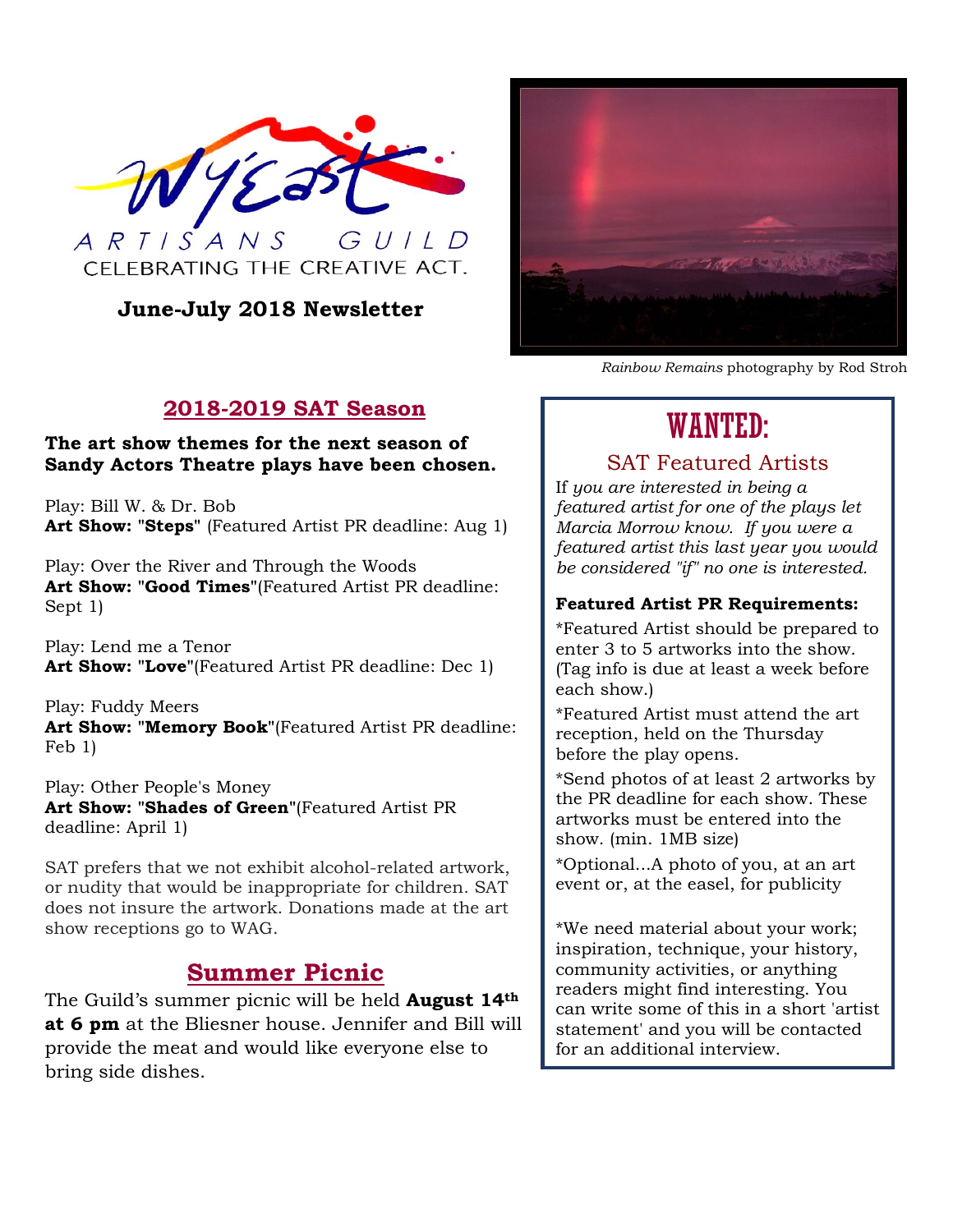## **Member News**

Rod Stroh will be mentoring a group of PSA members (Photographic Society of America) on Astral Photography at Crater Lake. **Astral photography** is perhaps the most difficult style of picture taking to master, requiring a great deal of patience and trial and error to get good results. But with the right settings, it's easy to capture all sorts of objects in the night sky, from meteors to satellites, and even the Milky Way. Rod will be guiding people on the technical steps to capture the Milky Way on the rim of Crater Lake. Last year he shot the Milky Way at Fort Rock...photo at right.



## **WAG Members Meeting Notes May 24, 2018**

**Attendance:** Jennifer Bliesner, Wayne Kuechler, Dawnna Pearson, Steve and Marcia Morrow, Earlean Marsh, Loisann Young, Pamela Smithsted, JoAnne Rohweder, Sharon Sandgren, Cheryl Hooley, Melody Bush

### **Show and Tell/Critique:**





Loisann Young shows two watercolor paintings. The results of the suspect sketch challenge, left to right: Joanne Rohweder, Wayne Kuechler, and Becky Hawley.

#### **Business:**

We discussed the Guild summer picnic, and the idea of volunteers from the Guild helping with the next year's CCAA Art Extravaganza. It is an exciting event with opportunities to see and experiment with many different art supplies, and get great bargains at their pop-up store.

## **Newsletter Featured Artists**

Please send Dawnna Pearson season-appropriate samples of your work in JPEG format for consideration two weeks in advance of the next member meeting.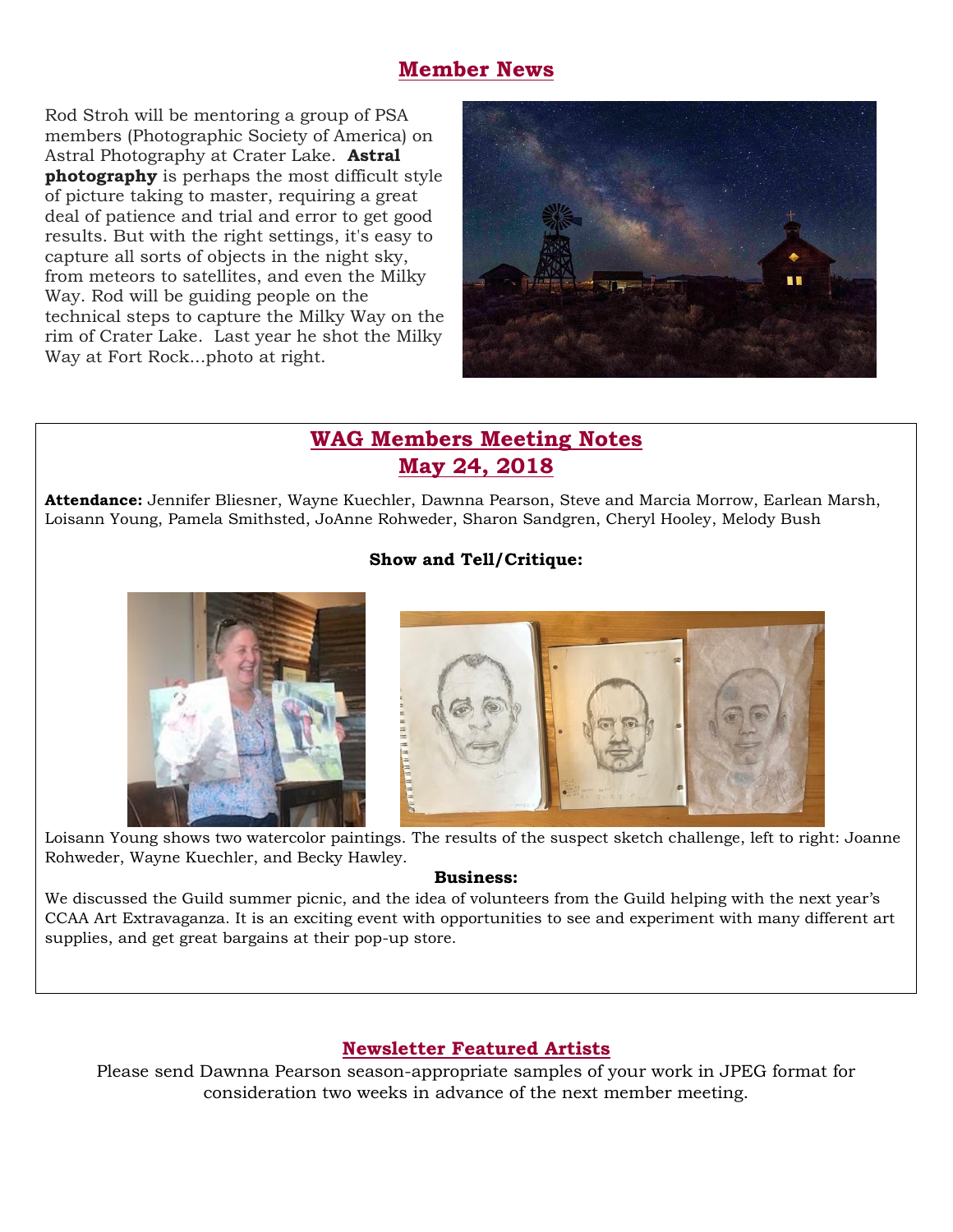## **Art Events and Resources**



**BOOST YOUR MARKETABILITY WITH AN ONLINE GALLERY PRESENCE!**

**JOIN OTHER ARTISTS WHO NOW HAVE ONLINE GALLERIES, AND THE BENEFITS OF SOCIAL MEDIA AND MARKETING SUPPORT THROUGH MT. HOOD ART ONLINE**

#### **BENEFITS INCLUDE**

ONLINE GALLERY WEEKLY TIPS & INFO SOCIAL MEDIA MARKETING WORKSHOPS & RESOURCES EXHIBITION OPPORTUNITIES GREETING CARD PROGRAM WEBSITE ASSISTANCE SPECIAL EVENTS **NETWORKING** GROUP PURCHASING MONTHLY CUSTOMER NEWSLETTERS

VIEW OUR ARTIST GALLERIES

[M](http://www.mthoodartonline.com/)[T](http://www.mthoodartonline.com/)[H](http://www.mthoodartonline.com/)[OOD](http://www.mthoodartonline.com/)[A](http://www.mthoodartonline.com/)[RT](http://www.mthoodartonline.com/)[O](http://www.mthoodartonline.com/)[NLINE](http://www.mthoodartonline.com/)[.](http://www.mthoodartonline.com/)[COM](http://www.mthoodartonline.com/) CONTACT US

[M](http://www.mthoodartonline/Contact-Us)[T](http://www.mthoodartonline/Contact-Us)[H](http://www.mthoodartonline/Contact-Us)[OOD](http://www.mthoodartonline/Contact-Us)[A](http://www.mthoodartonline/Contact-Us)[RT](http://www.mthoodartonline/Contact-Us)[O](http://www.mthoodartonline/Contact-Us)[NLINE](http://www.mthoodartonline/Contact-Us)[.](http://www.mthoodartonline/Contact-Us)[COM](http://www.mthoodartonline/Contact-Us)[/C](http://www.mthoodartonline/Contact-Us)[ONTACT](http://www.mthoodartonline/Contact-Us)[-U](http://www.mthoodartonline/Contact-Us)[S](http://www.mthoodartonline/Contact-Us)

**OR CALL** CARYN TILTON 503-572-9628 [www.MtHoodArtOnline.com](http://www.mthoodartonline.com/)



Shop Your Local Fine Artisans and Antiques **July 28,2018 / 9am to 4pm** 1225 SE 282nd Ave. Gresham. OR 97080

## **Aug 21 Acrylic Pour Demo**



Several members have asked about the paintings Becky Hawley has shown in the past 3 shows and have expressed an interest in the process, called *Acrylic Pour*.

Acrylic pour consists of using several paint additives (nothing expensive, or hard to get), several methods to choose from and it can be done on canvas, board, or any horizontal, paint-able surface. Multi-media paper makes interesting cards.

Pam Smithsted introduced Becky to this wild and crazy painting method that relies on serendipity; having a plan that you're willing to change and a personality that allows you to go with the flow. Becky starts each painting with an experimental attitude and old clothes...it's very messy.



You are invited to a demonstration, at Becky's home on **August 21,10 am**. There'll be a canopy outdoors. Wear old paint clothes, whether or not you intend to paint, as it can get wild! Bring a lunch, if you wish. Pam and Becky will demonstrate, and there will be a piece of multimedia paper for anyone who would like to make an experimental piece.

Please RSVP with Becky Hawley...For members and prospective members only!

**Oregon Society of Artists** OSA website: <https://www.oregonsocietyofartists.com/>

**Clackamas County Arts Alliance** *[www.clackamasartalliance.org](http://www.clackamasartalliance.org/)*